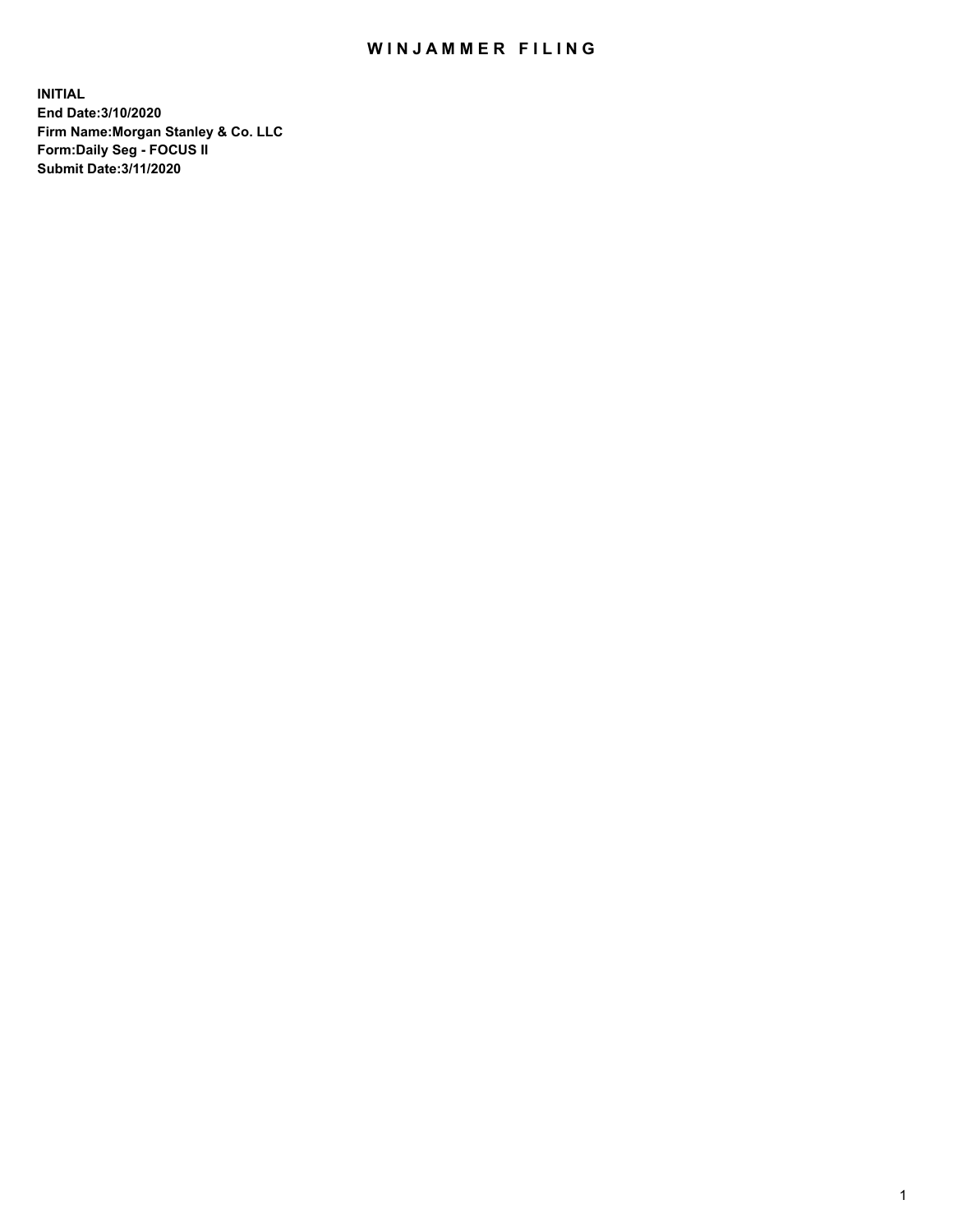**INITIAL End Date:3/10/2020 Firm Name:Morgan Stanley & Co. LLC Form:Daily Seg - FOCUS II Submit Date:3/11/2020 Daily Segregation - Cover Page**

| Name of Company                                                                                                                                                                                                                                                                                                                | <b>Morgan Stanley &amp; Co. LLC</b>                    |
|--------------------------------------------------------------------------------------------------------------------------------------------------------------------------------------------------------------------------------------------------------------------------------------------------------------------------------|--------------------------------------------------------|
| <b>Contact Name</b>                                                                                                                                                                                                                                                                                                            | <b>Ikram Shah</b>                                      |
| <b>Contact Phone Number</b>                                                                                                                                                                                                                                                                                                    | 212-276-0963                                           |
| <b>Contact Email Address</b>                                                                                                                                                                                                                                                                                                   | Ikram.shah@morganstanley.com                           |
| FCM's Customer Segregated Funds Residual Interest Target (choose one):<br>a. Minimum dollar amount: ; or<br>b. Minimum percentage of customer segregated funds required:% ; or<br>c. Dollar amount range between: and; or<br>d. Percentage range of customer segregated funds required between:% and%.                         | 235,000,000<br><u>0</u><br>0 Q<br>0 Q                  |
| FCM's Customer Secured Amount Funds Residual Interest Target (choose one):<br>a. Minimum dollar amount: ; or<br>b. Minimum percentage of customer secured funds required:% ; or<br>c. Dollar amount range between: and; or<br>d. Percentage range of customer secured funds required between: % and %.                         | 140,000,000<br><u>0</u><br><u>00</u><br>0 <sub>0</sub> |
| FCM's Cleared Swaps Customer Collateral Residual Interest Target (choose one):<br>a. Minimum dollar amount: ; or<br>b. Minimum percentage of cleared swaps customer collateral required:% ; or<br>c. Dollar amount range between: and; or<br>d. Percentage range of cleared swaps customer collateral required between:% and%. | 92,000,000<br><u>0</u><br>0 Q<br>00                    |

Attach supporting documents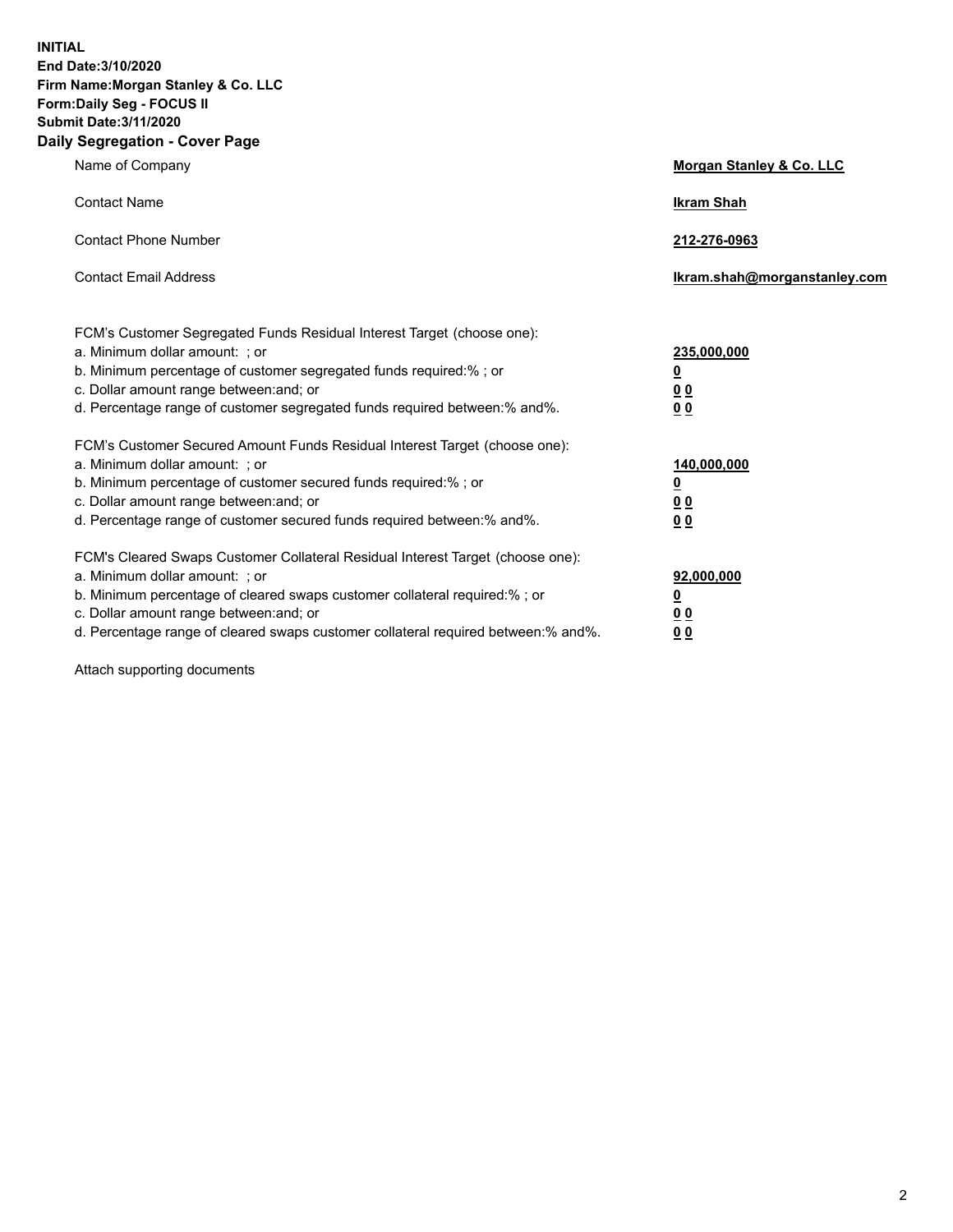## **INITIAL End Date:3/10/2020 Firm Name:Morgan Stanley & Co. LLC Form:Daily Seg - FOCUS II Submit Date:3/11/2020 Daily Segregation - Secured Amounts** Foreign Futures and Foreign Options Secured Amounts Amount required to be set aside pursuant to law, rule or regulation of a foreign government or a rule of a self-regulatory organization authorized thereunder 1. Net ledger balance - Foreign Futures and Foreign Option Trading - All Customers A. Cash **5,115,025,013** [7315] B. Securities (at market) **2,094,286,080** [7317] 2. Net unrealized profit (loss) in open futures contracts traded on a foreign board of trade **-1,781,830,747** [7325] 3. Exchange traded options a. Market value of open option contracts purchased on a foreign board of trade **10,927,977** [7335] b. Market value of open contracts granted (sold) on a foreign board of trade **-9,709,621** [7337] 4. Net equity (deficit) (add lines 1. 2. and 3.) **5,428,698,702** [7345] 5. Account liquidating to a deficit and account with a debit balances - gross amount **332,947,348** [7351] Less: amount offset by customer owned securities **-276,848,448** [7352] **56,098,900** 6. Amount required to be set aside as the secured amount - Net Liquidating Equity Method (add lines 4 and 5) 7. Greater of amount required to be set aside pursuant to foreign jurisdiction (above) or line 6. FUNDS DEPOSITED IN SEPARATE REGULATION 30.7 ACCOUNTS 1. Cash in banks A. Banks located in the United States **732,566,989** [7500] B. Other banks qualified under Regulation 30.7 **448,196,893** [7520] **1,180,763,882** 2. Securities A. In safekeeping with banks located in the United States **382,189,588** [7540] B. In safekeeping with other banks qualified under Regulation 30.7 **0** [7560] **382,189,588** [7570] 3. Equities with registered futures commission merchants A. Cash **15,729,577** [7580] B. Securities **0** [7590] C. Unrealized gain (loss) on open futures contracts **184,030** [7600] D. Value of long option contracts **0** [7610] E. Value of short option contracts **0** [7615] **15,913,607** [7620] 4. Amounts held by clearing organizations of foreign boards of trade A. Cash **0** [7640] B. Securities **0** [7650] C. Amount due to (from) clearing organization - daily variation **0** [7660] D. Value of long option contracts **0** [7670] E. Value of short option contracts **0** [7675] **0** [7680]

- 5. Amounts held by members of foreign boards of trade
	-
	-
	- C. Unrealized gain (loss) on open futures contracts **-1,782,014,777** [7720]
	- D. Value of long option contracts **10,927,977** [7730]
	- E. Value of short option contracts **-9,709,621** [7735] **4,134,124,597**
- 6. Amounts with other depositories designated by a foreign board of trade **0** [7760]
- 7. Segregated funds on hand **0** [7765]
- 8. Total funds in separate section 30.7 accounts **5,712,991,674** [7770]
- 9. Excess (deficiency) Set Aside for Secured Amount (subtract line 7 Secured Statement Page 1 from Line 8)
- 10. Management Target Amount for Excess funds in separate section 30.7 accounts **140,000,000** [7780]
- 11. Excess (deficiency) funds in separate 30.7 accounts over (under) Management Target **88,194,072** [7785]

**0** [7305]

[7354] **5,484,797,602** [7355]

**5,484,797,602** [7360]

[7530]

 A. Cash **4,202,824,526** [7700] B. Securities **1,712,096,492** [7710] [7740] **228,194,072** [7380]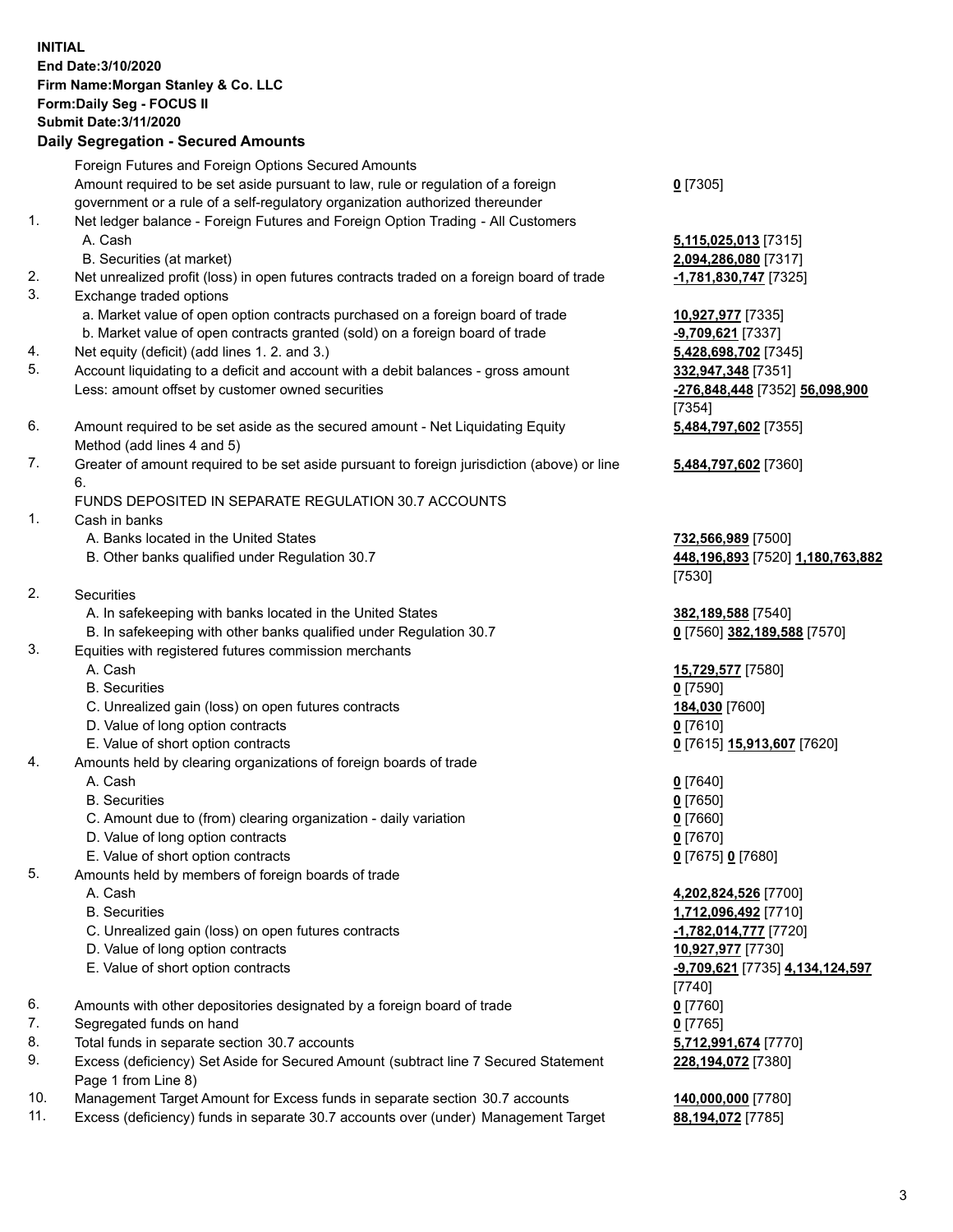**INITIAL End Date:3/10/2020 Firm Name:Morgan Stanley & Co. LLC Form:Daily Seg - FOCUS II Submit Date:3/11/2020 Daily Segregation - Segregation Statement** SEGREGATION REQUIREMENTS(Section 4d(2) of the CEAct) 1. Net ledger balance A. Cash **9,437,543,565** [7010] B. Securities (at market) **6,991,930,354** [7020] 2. Net unrealized profit (loss) in open futures contracts traded on a contract market **1,538,758,244** [7030] 3. Exchange traded options A. Add market value of open option contracts purchased on a contract market **909,022,572** [7032] B. Deduct market value of open option contracts granted (sold) on a contract market **-891,118,899** [7033] 4. Net equity (deficit) (add lines 1, 2 and 3) **17,986,135,836** [7040] 5. Accounts liquidating to a deficit and accounts with debit balances - gross amount **2,928,446,102** [7045] Less: amount offset by customer securities **-2,107,198,980** [7047] **821,247,122** [7050] 6. Amount required to be segregated (add lines 4 and 5) **18,807,382,958** [7060] FUNDS IN SEGREGATED ACCOUNTS 7. Deposited in segregated funds bank accounts A. Cash **3,190,332,966** [7070] B. Securities representing investments of customers' funds (at market) **0** [7080] C. Securities held for particular customers or option customers in lieu of cash (at market) **1,457,681,381** [7090] 8. Margins on deposit with derivatives clearing organizations of contract markets A. Cash **9,604,725,355** [7100] B. Securities representing investments of customers' funds (at market) **0** [7110] C. Securities held for particular customers or option customers in lieu of cash (at market) **5,534,248,973** [7120] 9. Net settlement from (to) derivatives clearing organizations of contract markets **-548,507,399** [7130] 10. Exchange traded options A. Value of open long option contracts **909,022,572** [7132] B. Value of open short option contracts **-891,118,899** [7133] 11. Net equities with other FCMs A. Net liquidating equity **9,199,242** [7140] B. Securities representing investments of customers' funds (at market) **0** [7160] C. Securities held for particular customers or option customers in lieu of cash (at market) **0** [7170] 12. Segregated funds on hand **0** [7150] 13. Total amount in segregation (add lines 7 through 12) **19,265,584,191** [7180] 14. Excess (deficiency) funds in segregation (subtract line 6 from line 13) **458,201,233** [7190] 15. Management Target Amount for Excess funds in segregation **235,000,000** [7194] 16. Excess (deficiency) funds in segregation over (under) Management Target Amount **223,201,233** [7198]

Excess